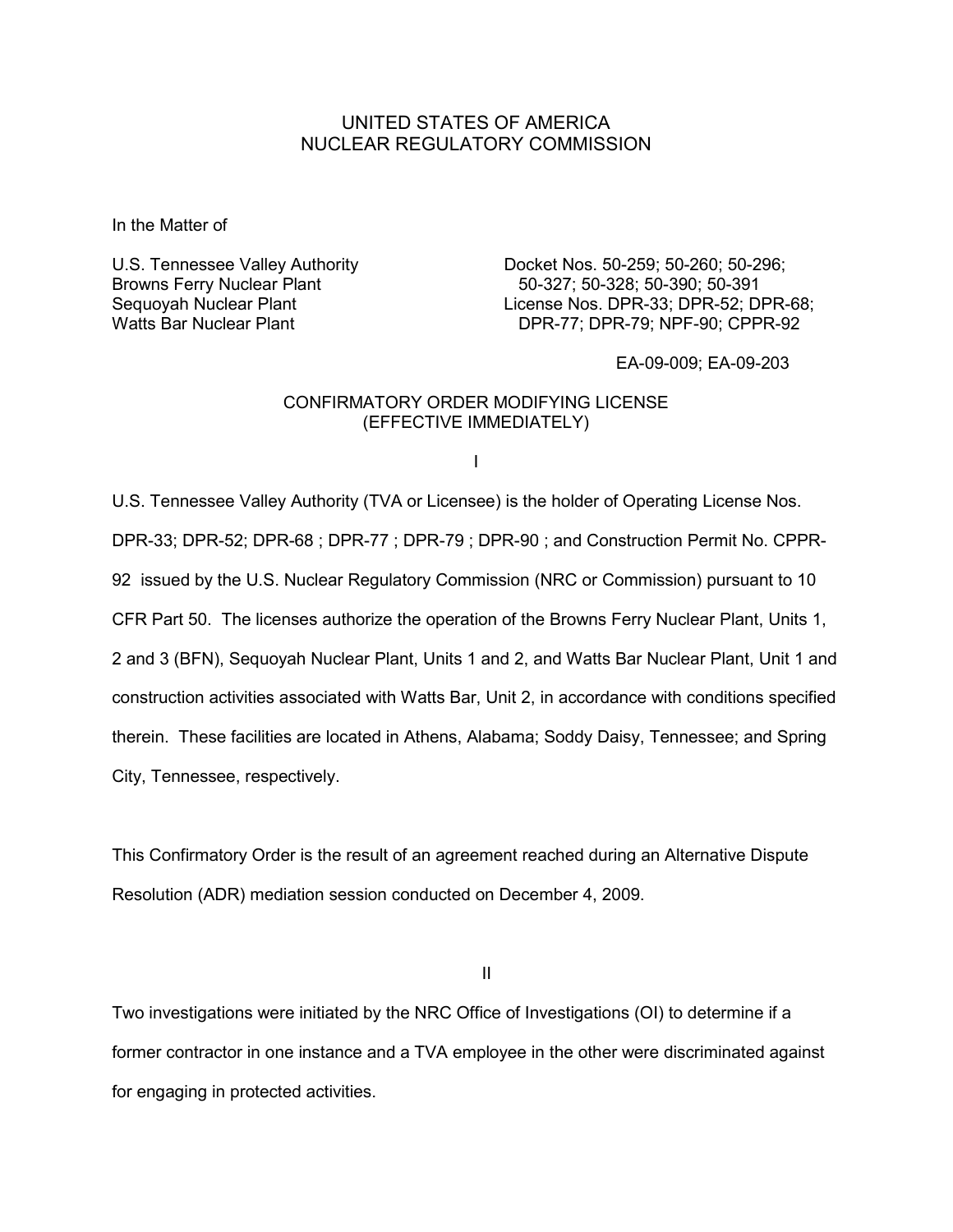On January 6, 2009, the NRC's Office of Investigations (OI) issued its investigative report regarding whether a former contracted Senior Assessor (SA) hired to work in the Nuclear Assurance (NA) organization, in connection with the BFN Unit 1 Restart Project, was the subject of employment discrimination in violation of 10 CFR 50.7, "Employee protection." In OI Report No. 2-2006-025, OI concluded that a SA was discriminated against for raising concerns regarding the independence of his manager.

On July 30, 2009, OI issued its investigative report regarding whether a maintenance mechanic (MM) employed by TVA at BFN was the subject of employment discrimination in violation of 10 CFR 50.7, "Employee protection." In OI Report No. 2-2009-003, OI concluded that the MM was discriminated against for raising concerns regarding the licensee's compliance with its Fitness for Duty program.

By letter dated October 22, 2009, and by teleconference on November 24, 2009, the NRC identified to the Licensee two separate apparent violations of 10 CFR 50.7, and offered TVA the opportunity to provide a written response, attend a pre-decisional enforcement conference, or to request ADR in which a neutral mediator with no decision-making authority would facilitate discussions between the NRC and TVA and, if possible, assist the NRC and TVA in reaching an agreement. TVA chose to participate in ADR.

**III**III and a strong of the strong strong strong strong strong strong strong strong strong strong strong strong

On December 4, 2009, the NRC and TVA met in an ADR session in Maryland, mediated by a professional mediator, which was arranged through Cornell University's Institute on Conflict Resolution. This Confirmatory Order is issued pursuant to the agreement reached during the ADR process. The elements of the agreement consisted of the following:

2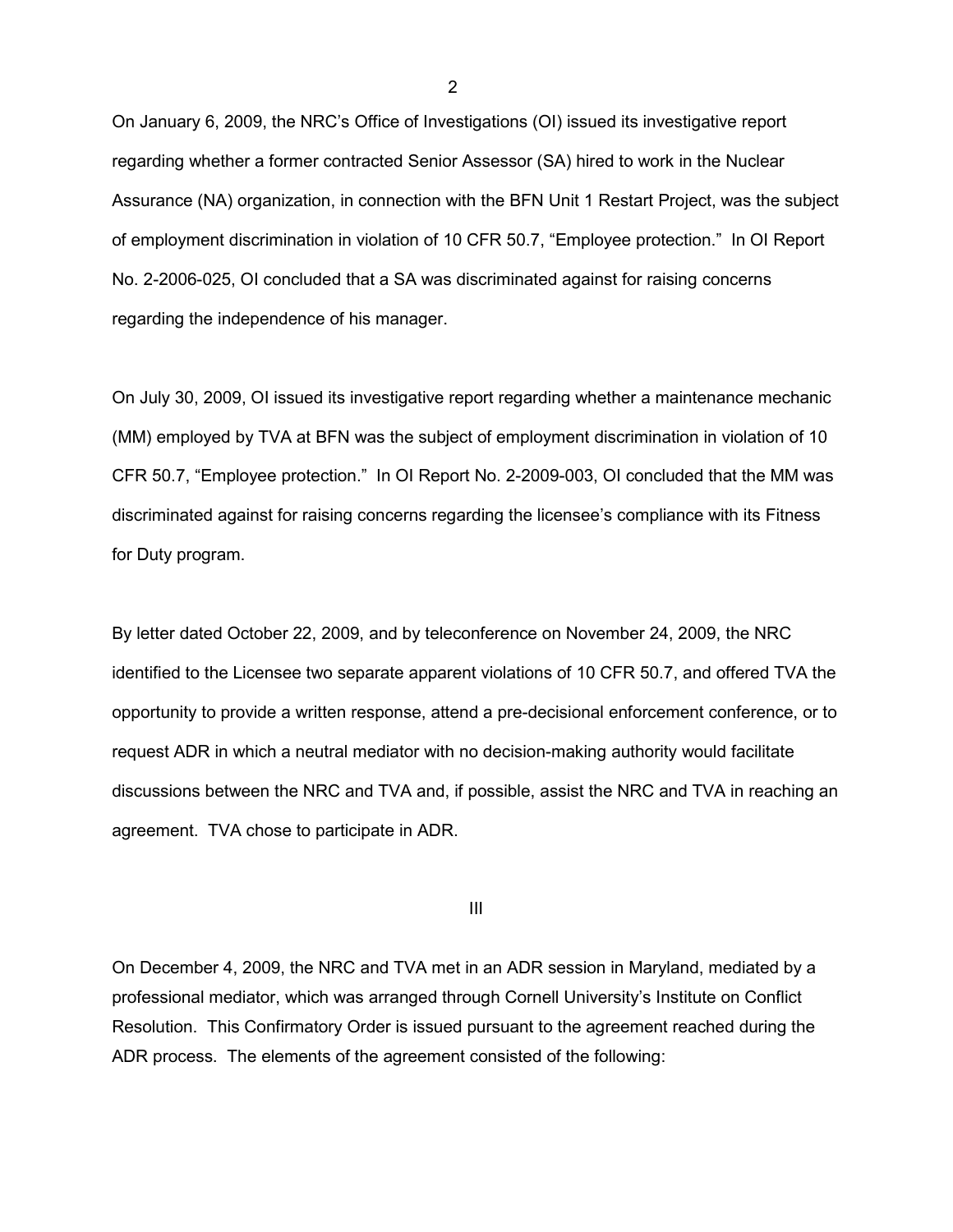- 1. The NRC acknowledged that TVA, prior to the ADR session, took numerous actions that address the issues underlying the apparent violations. These actions include:
	- a. Browns Ferry Nuclear Plant (BFN) management conducts regular "Town Hall" meetings with TVA and contractor employees, which address topics of interest to the site, and during which feedback is solicited from employees. A regular area of focus is "Safety Culture" and the related topic of safety conscious work environment (SCWE).
	- b. TVA issued "One Team, One Fleet, One TVA" pocket-size booklets which identify focus areas for site and corporate success. These booklets include a discussion of the need for a free flow of information where individuals can raise nuclear safety concerns without fear of retribution and have confidence that their concerns will be addressed. These booklets are widely used and form a key part of daily communications.
	- c. SCWE-oriented brochures ("How Do I Speak Up for Safety" and "Voice Your Concerns") are distributed and are placed throughout the sites for TVA and contractor employees. These brochures and other Concerns Resolution Program (CRP) information are also made available to contractor employees through placement in their individual in-processing packages.
	- d. "Speak Up For Safety" message pens, which also provide CRP contact telephone numbers, are regularly handed out to TVA and contractor employees.
	- e. Additional fleet-wide posters promoting the CRP and encouraging the raising of concerns have been placed in strategic areas.
	- f. CRP representatives provide regular SCWE-oriented presentations to TVA and contractor employees during mid-shift briefings, morning turnover meetings, and tailgate meetings.
	- g. CRP representatives regularly attend contractor in-processing sessions prior to station outages to orient contractors about the Program's availability for raising concerns.
	- h. Additional "Drop Boxes" have been placed in high-traffic areas where TVA and contractor employees can identify problems or concerns and have the option of doing so anonymously if they wish.
	- i. TVA's procedure for the Corrective Action Program has been modified to prevent altering problem evaluation report (PER) statements initiated by TVA or contractor employees. (Certain non-intent changes are permitted such as removing employee names, SSN's, Safeguards Information, etc.).
	- j. CRP staff conduct periodic "Pulsings" of individual TVA and contractor employees (approximately 50 individuals per quarter per site) in which feedback is sought regarding work environment issues including willingness to raise concerns.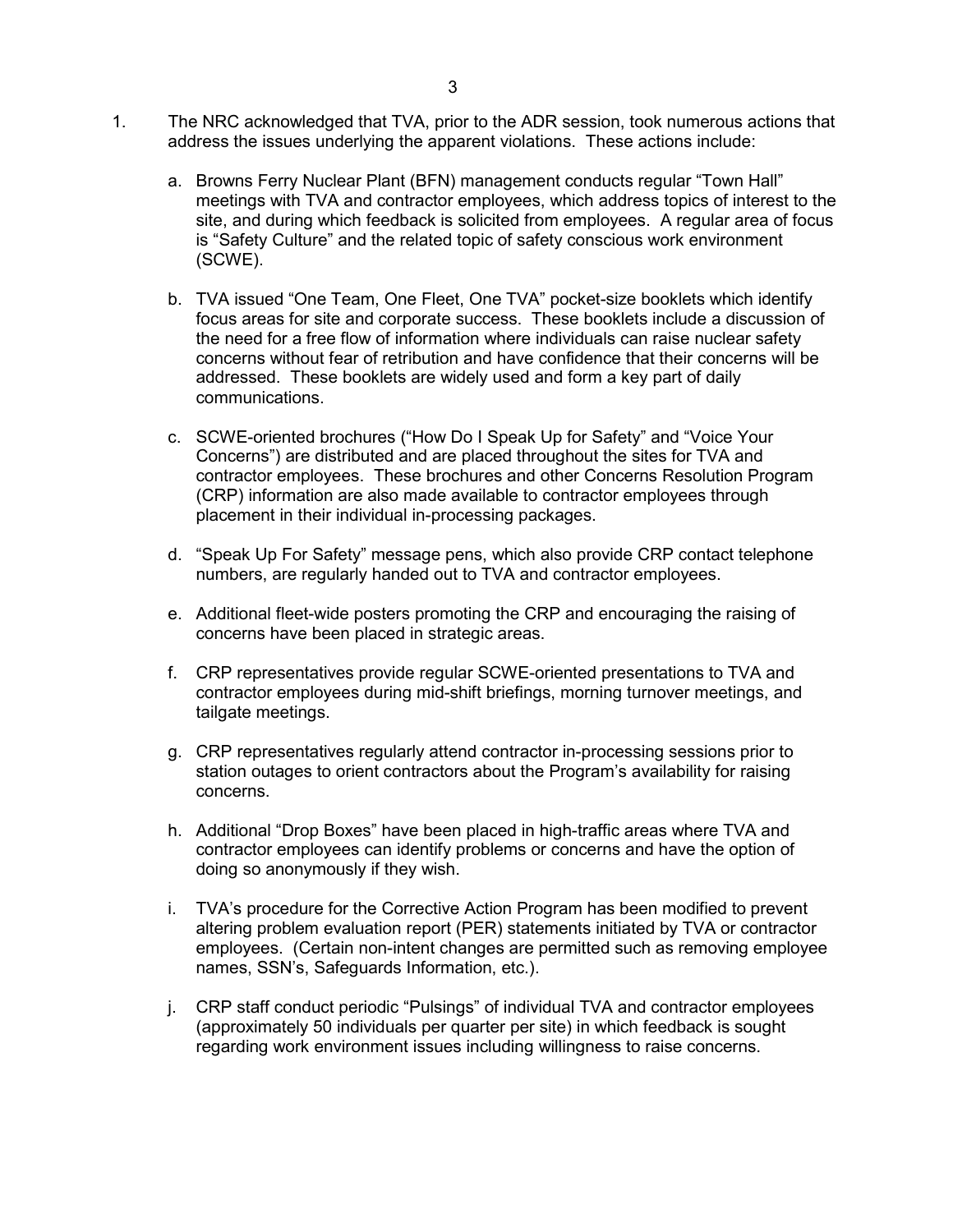- k. Site electronic bulletin boards regularly communicate SCWE-related messages which encourage raising/voicing problems and concerns.
- l. An online computer-based training course was added which discusses the components of a nuclear safety culture, what is meant by a SCWE, and the avenues available to raise concerns. The training is required annually as a refresher for TVA employees as well as for long-term contract personnel that re-badge on an annual basis.
- m. Representatives from TVA's Office of the General Counsel (OGC) and the CRP completed training for TVA and contractor managers and supervisors addressing 10 CFR 50.7 "Employee Protection" and promoting a Safety Conscious Work Environment. The training covered managers and supervisory staff (TVA and contractor) on all shifts.
- n. An "employment flag" has been placed on the file of the contractor manager involved in the case discussed in NRC's letter dated October 22, 2009. The employment flag provides, as a condition of being hired as an employee, individual TVA contractor, or as an employee of any TVA contractor, that the individual be required to attend a personal training session with representatives of the TVA OGC and the CRP regarding TVA's and NRC's requirements protecting employees who raise concerns (TVA Communications Practice 5, "Expressing Concerns and Differing Views" and 10 CFR 50.7, "Employee Protection"), as well as methods for promoting a safety conscious work environment.
- o. The apparent violations have been entered into TVA's Corrective Action Program.
- 2. In addition, TVA agreed to take the following actions:
	- a. By no later than ninety (90) calendar days after the issuance of this Confirmatory Order, TVA shall implement a process to review proposed licensee adverse employment actions at TVA's nuclear plant sites before actions are taken to determine whether the proposed action comports with employee protection regulations, and whether the proposed actions could negatively impact the SCWE. Such a process should consider actions to mitigate a potential chilling effect if the employment action, despite its legitimacy, could be perceived as retaliatory by the workforce. By no later than one hundred twenty (120) calendar days after the issuance of this Confirmatory Order, TVA shall implement a process to review proposed significant adverse employment actions by contractors performing services at TVA's nuclear plant sites before the actions are taken to determine whether the proposed action comports with employee protection regulations, and whether the proposed action could negatively impact the SCWE. Such a process will likewise consider actions to mitigate a potential chilling effect if the employment action, despite its legitimacy, could be perceived as retaliatory by the workforce.
	- b. By no later than seven (7) calendar days after the issuance of the Confirmatory Order, a member of TVA's executive management responsible for the licensee's nuclear power plant fleet will, in writing, communicate TVA's policy, and the expectations of management, regarding the employees' rights to raise concerns without fear of retaliation in the context of this Confirmatory Order.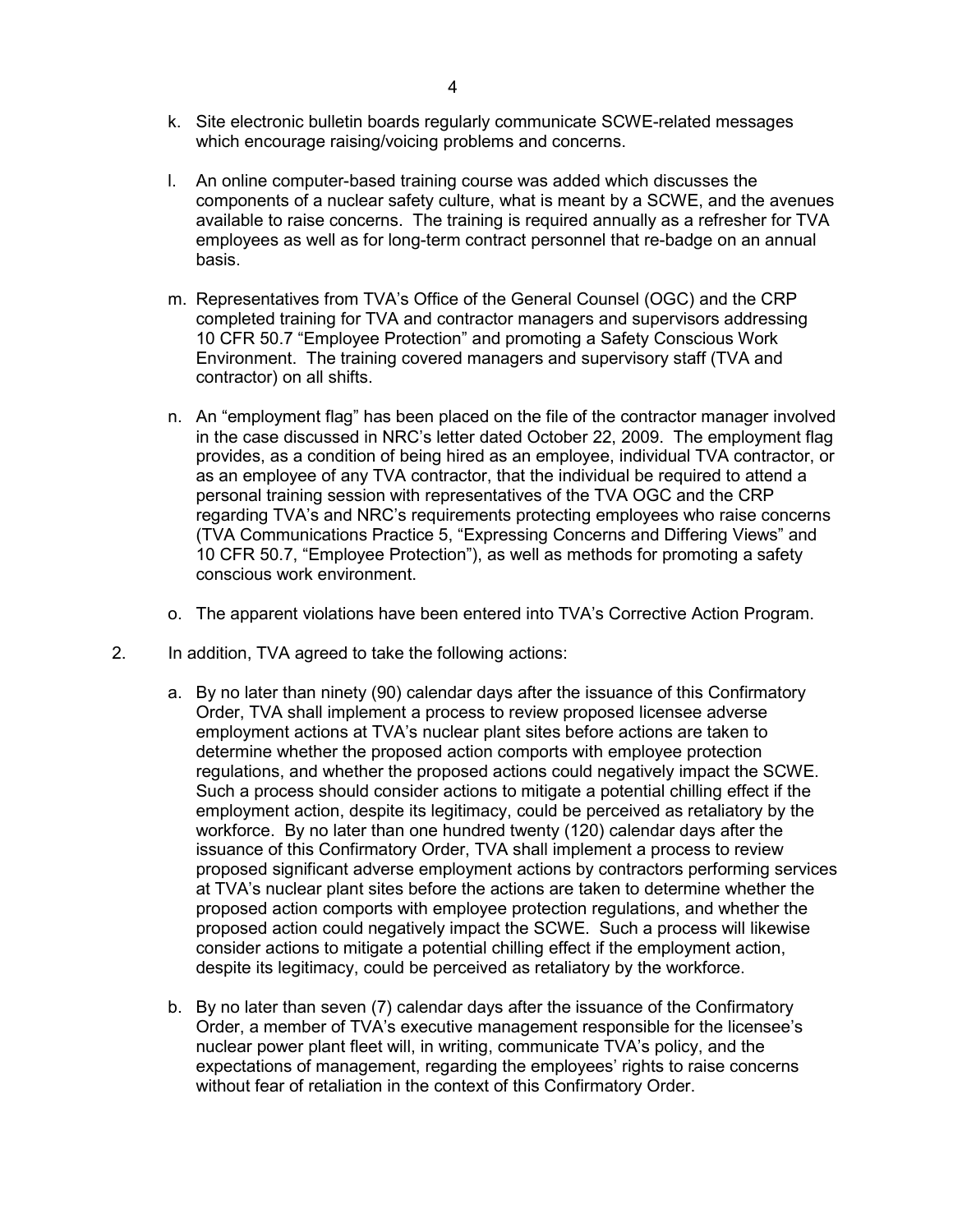- c. By no later than the end of calendar year 2013, TVA shall perform two (2) independent safety culture assessments comparable to the independent survey conducted in February 2009. The surveys shall be administered in approximately two-year intervals. TVA shall assess and evaluate the results compared with the results of the prior years' surveys. TVA shall make the results of each survey and the planned corrective actions available for NRC review within sixty (60) calendar days after the development of the planned corrective actions.
- d. Through the end of calendar year 2013 and on approximately a quarterly basis, TVA shall continue to analyze SCWE trends and develop planned actions, as appropriate.
- e. By no later than sixty (60) calendar days after the issuance of the Confirmatory Order, representatives from the TVA's OGC and Human Resources shall conduct a lessons learned training session with the manager associated with the apparent violation discussed with TVA on November 24, 2009. The training shall be documented and made available to the NRC upon request.
- f. Through calendar year 2013, TVA shall conduct "Town Hall"-type meetings at least annually at its nuclear power plants and corporate office with TVA and contractor employees which address topics of interest, including a discussion on TVA's policy regarding fostering a SCWE.
- g. TVA shall incorporate a discussion of NRC's employee protection rule in the next revision of the "One Team, One Fleet, One TVA" booklet. The next revision will be completed by no later than December 31, 2010.
- h. By no later than ninety (90) calendar days after the issuance of the Confirmatory Order, TVA shall modify its contractor in-processing program to ensure that a TVA representative provides a presentation regarding the CRP program and the TVA's SCWE policy during the contractor in-processing sessions at its nuclear power plants.
- i. By no later than ninety (90) calendar days after the issuance of the Confirmatory Order, TVA shall revise its training program for new supervisors to incorporate a classroom discussion of the NRC's employee protection rule and the Company's policy on SCWE.
- j. TVA's annual online computer-based training course initiative, which discusses the components of a nuclear safety culture, what is meant by a SCWE, and the avenues available to raise concerns, shall be maintained through calendar year 2013.

On December 16, 2009, TVA consented to issuing this Confirmatory Order with the commitments, as described in Section V below. TVA further agreed that this Confirmatory Order is to be effective upon issuance and it has waived its right to a hearing.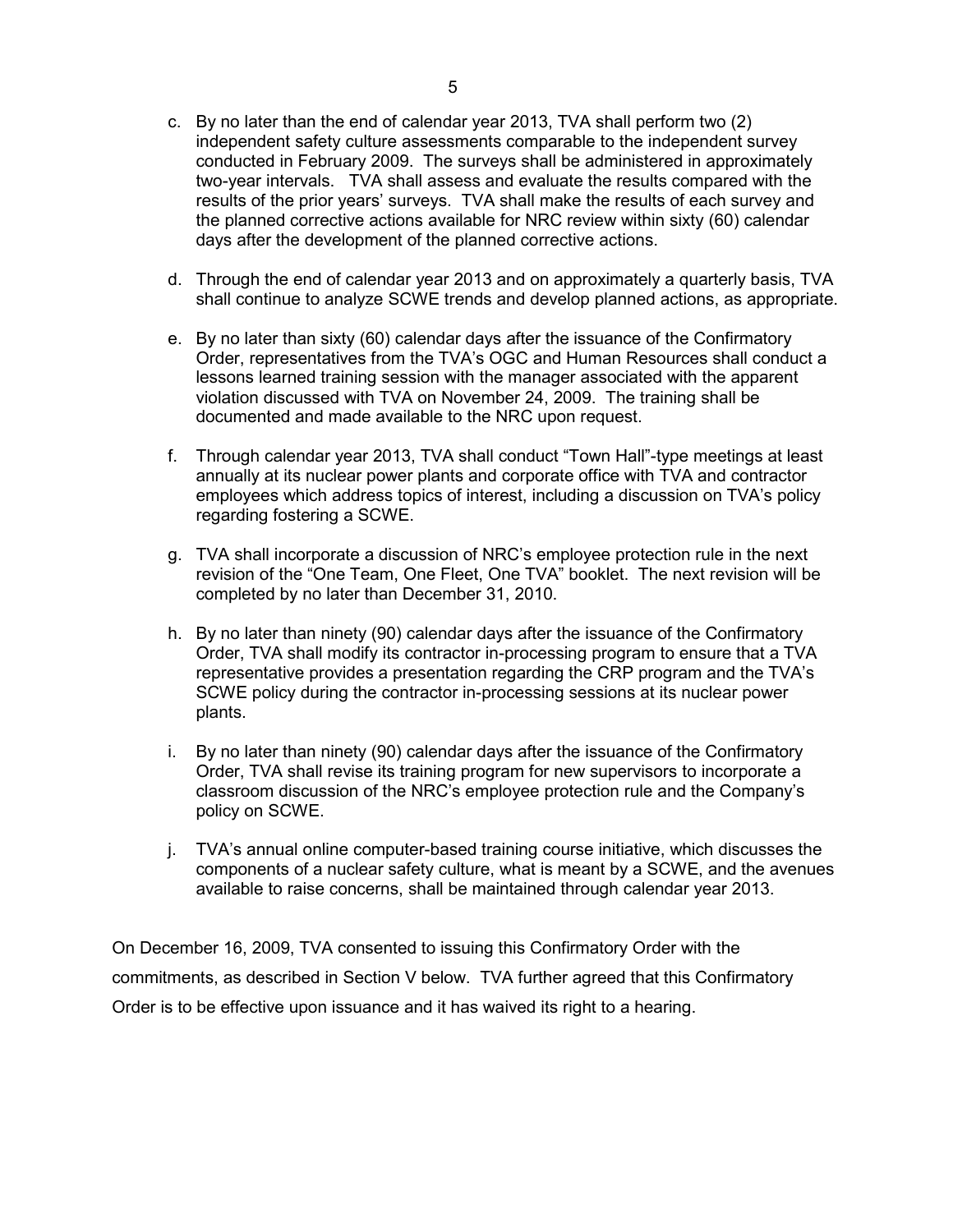IV

this matter.

Since TVA has agreed to take additional actions to address NRC concerns, as set forth in Item III above, and NRC has concluded that its concerns can be resolved through issuance of this Confirmatory Order and thereby has agreed not to issue a Notice of Violation or civil penalty in

I find that the Licensee's commitments as set forth in Section V are acceptable and necessary and conclude that with these commitments the public health and safety are reasonably assured. In view of the foregoing, I have determined that the public health and safety require that the Licensee's commitments be confirmed by this Confirmatory Order. Based on the above and the Licensee's consent, this Confirmatory Order is immediately effective upon issuance.

V

Accordingly, pursuant to Sections 103, 161b, 161i, 161o, 182, and 186 of the Atomic Energy Act of 1954, as amended, and the Commission's regulations in 10 CFR 2.202 and 10 CFR Part 50, IT IS HEREBY ORDERED, EFFECTIVE IMMEDIATELY, THAT TVA SHALL:

- 1. By no later than ninety (90) calendar days after the issuance of this Confirmatory Order, TVA shall implement a process to review proposed licensee adverse employment actions at TVA's nuclear plant sites before actions are taken to determine whether the proposed action comports with employee protection regulations, and whether the proposed actions could negatively impact the SCWE. Such a process should consider actions to mitigate a potential chilling effect if the employment action, despite its legitimacy, could be perceived as retaliatory by the workforce. By no later than one hundred twenty (120) calendar days after the issuance of the confirmatory order, TVA shall implement a process to review proposed significant adverse employment actions by contractors performing services at TVA's nuclear plant sites before the actions are taken to determine whether the proposed action comports with employee protection regulations, and whether the proposed action could negatively impact the SCWE. Such a process will likewise consider actions to mitigate a potential chilling effect if the employment action, despite its legitimacy, could be perceived as retaliatory by the workforce.
- 2. By no later than seven (7) calendar days after the issuance of this Confirmatory Order, a member of TVA's executive management responsible for the licensee's nuclear power plant fleet will, in writing, communicate TVA's policy, and the expectations of management, regarding the employees' rights to raise concerns without fear of retaliation in the context of this Confirmatory Order.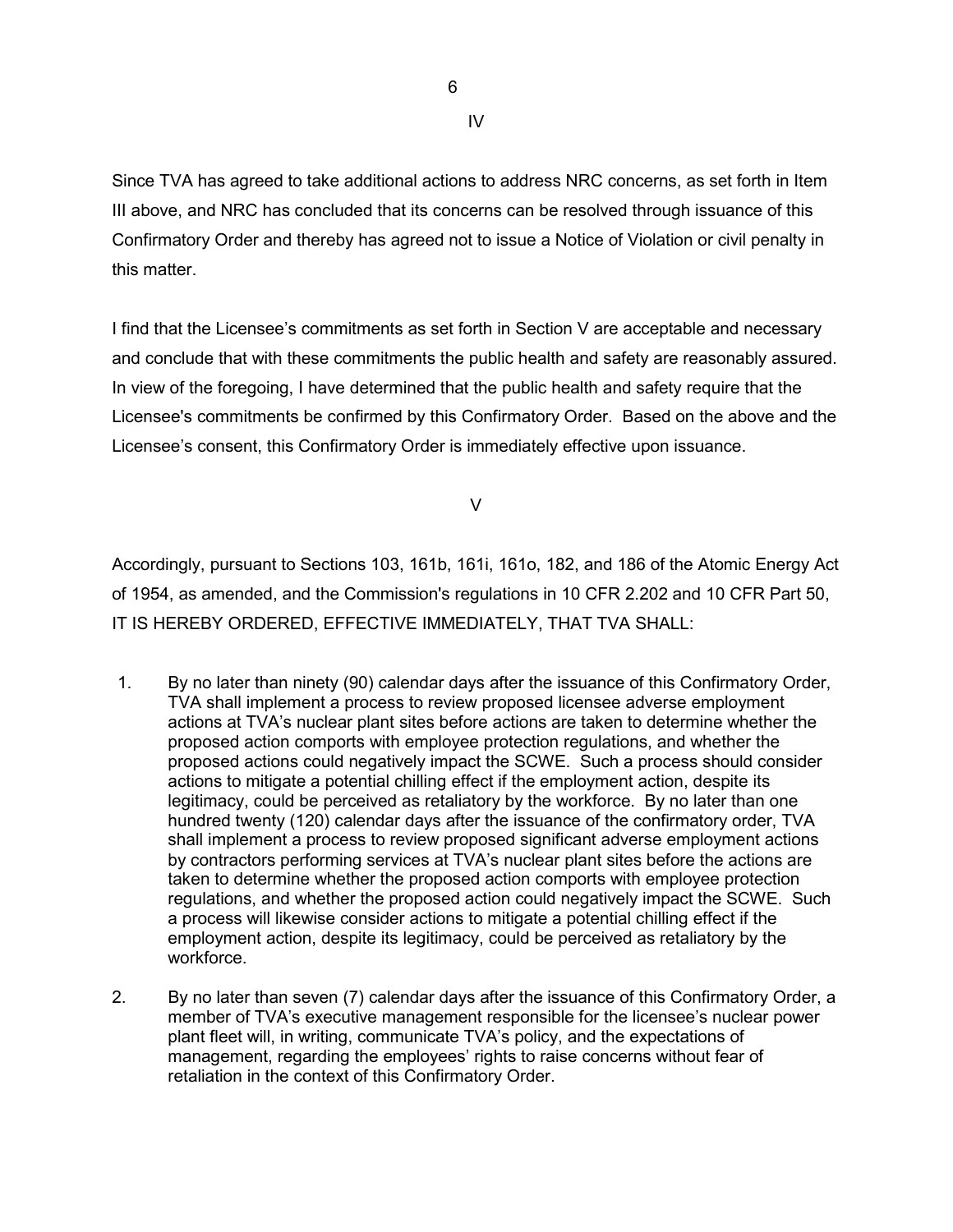- 3. By no later than the end of calendar year 2013, TVA shall perform two (2) independent safety culture assessments comparable to the independent survey conducted in February 2009. The surveys shall be administered in approximately two-year intervals. TVA shall assess and evaluate the results compared with the results of the prior years' surveys. TVA shall make the results of each survey and the planned corrective actions available for NRC review within sixty (60) calendar days after the development of the planned corrective actions.
- 4. Through the end of calendar year 2013 and on approximately a quarterly basis, TVA shall continue to analyze SCWE trends and develop planned actions, as appropriate.
- 5. By no later than sixty (60) calendar days after the issuance of this Confirmatory Order, representatives from the TVA's OGC and Human Resources shall conduct a lessons learned training session with the manager associated with the apparent violation discussed with TVA on November 24, 2009. The training shall be documented and made available to the NRC upon request.
- 6. Through calendar year 2013, TVA shall conduct "Town Hall"-type meetings at least annually at its nuclear power plants and corporate office with TVA and contractor employees which address topics of interest, including a discussion on TVA's policy regarding fostering a SCWE.
- 7. TVA shall incorporate a discussion of NRC's employee protection rule in the next revision of the "One Team, One Fleet, One TVA" booklet. The next revision will be completed by no later than December 31, 2010.
- 8. By no later than ninety (90) calendar days after the issuance of this Confirmatory Order, TVA shall modify its contractor in-processing program to ensure that a TVA representative provides a presentation regarding the CRP program and the TVA's SCWE policy during the contractor in-processing sessions.
- 9. By no later than ninety (90) calendar days after the issuance of this Confirmatory Order, TVA shall revise its training program for new supervisors to incorporate a classroom discussion of the NRC's employee protection rule and the Company's policy on SCWE.
- 10. TVA's annual online computer-based training course initiative, which discusses the components of a nuclear safety culture, what is meant by a SCWE, and the avenues available to raise concerns, shall be maintained through calendar year 2013.
- 11. In the event of the transfer of the operating license of a facility to another entity, if any, the commitments for such facility shall survive any transfer of ownership.
- 12. For clarity purposes, TVA's commitments herein are applicable to the above-captioned nuclear plants unless otherwise stated.

VI

Any person adversely affected by this Confirmatory Order, other than TVA, may request a hearing within 20 days of its publication in the *Federal Register*. Where good cause is shown,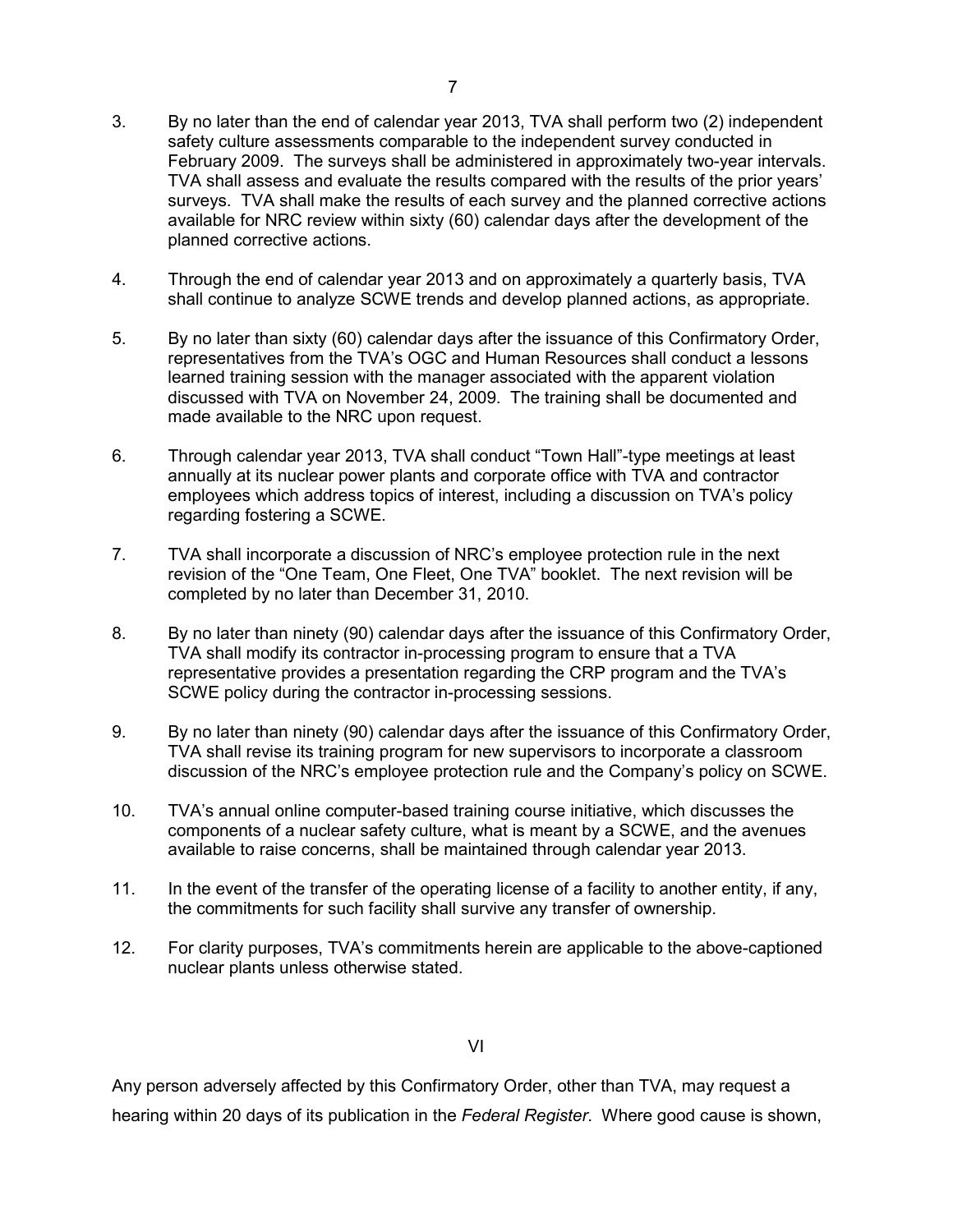consideration will be given to extending the time to request a hearing. A request for extension of time must be made in writing to the Director, Office of Enforcement, U.S. Nuclear Regulatory Commission, Washington, DC 20555, and include a statement of good cause for the extension.

All documents filed in NRC adjudicatory proceedings, including a request for hearing, a petition for leave to intervene, any motion or other document filed in the proceeding prior to the submission of a request for hearing or petition to intervene, and documents filed by interested governmental entities participating under 10 CFR 2.315(c), must be filed in accordance with the NRC E-Filing rule (72 FR 49139, August 28, 2007). The E-Filing process requires participants to submit and serve all adjudicatory documents over the internet, or in some cases to mail copies on electronic storage media. Participants may not submit paper copies of their filings unless they seek an exemption in accordance with the procedures described below.

To comply with the procedural requirements of E-Filing, at least ten (10) days prior to the filing deadline, the participant should contact the Office of the Secretary by e-mail at hearing.docket@nrc.gov, or by telephone at (301) 415-1677, to request (1) a digital ID certificate, which allows the participant (or its counsel or representative) to digitally sign documents and access the E-Submittal server for any proceeding in which it is participating; and (2) advise the Secretary that the participant will be submitting a request or petition for hearing (even in instances in which the participant, or its counsel or representative, already holds an NRC-issued digital ID certificate). Based upon this information, the Secretary will establish an electronic docket for the hearing in this proceeding if the Secretary has not already established an electronic docket.

Information about applying for a digital ID certificate is available on NRC's public Web site at *http://www.nrc.gov/site-help/e-submittals/apply-certificates.html*. System requirements for accessing the E-Submittal server are detailed in NRC's "Guidance for Electronic Submission," which is available on the agency's public Web site at *http://www.nrc.gov/site-help/esubmittals.html*. Participants may attempt to use other software not listed on the Web site, but should note that the NRC's E-Filing system does not support unlisted software, and the NRC Meta System Help Desk will not be able to offer assistance in using unlisted software.

If a participant is electronically submitting a document to the NRC in accordance with the E-Filing rule, the participant must file the document using the NRC's online, Web-based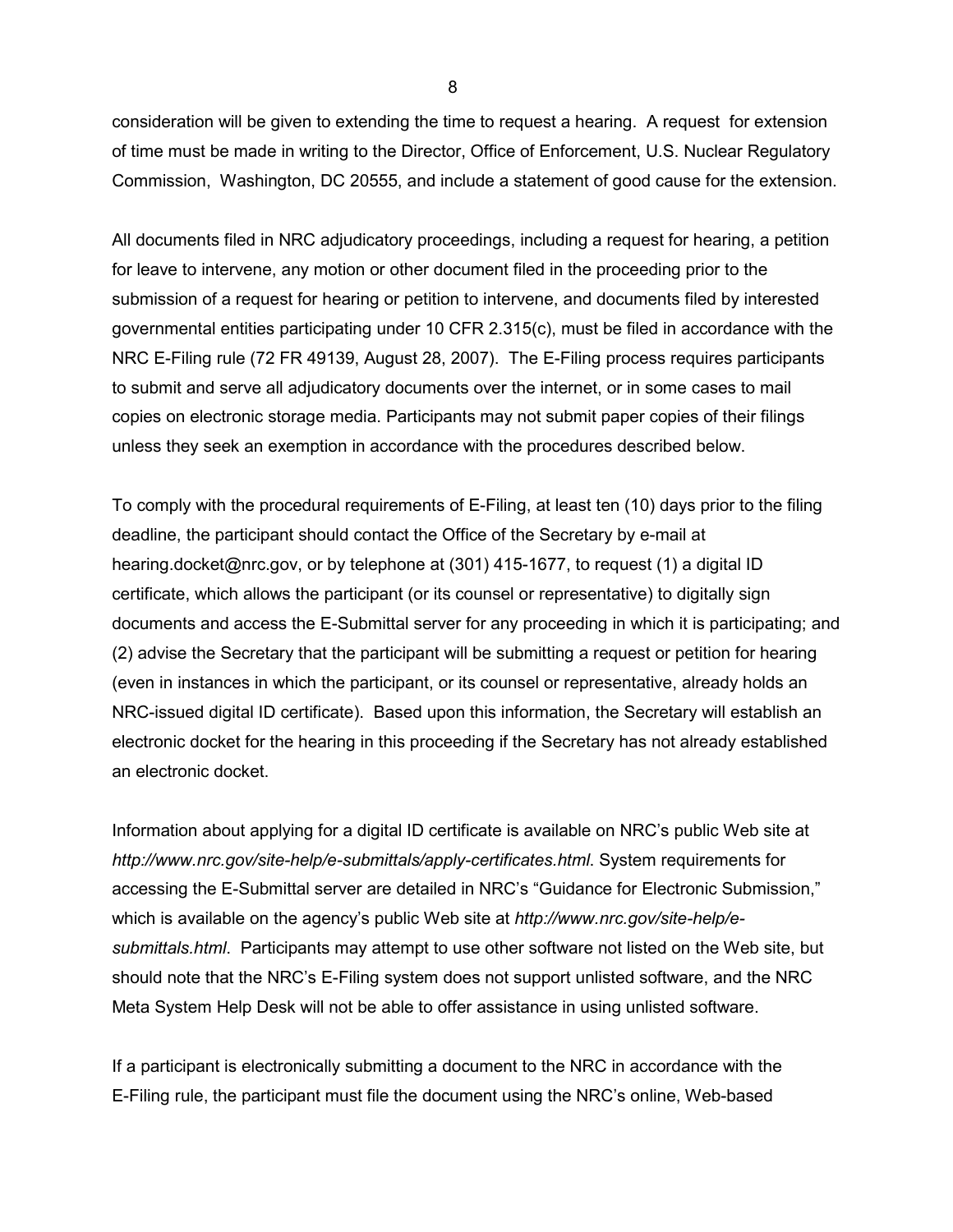submission form. In order to serve documents through the Electronic Information Exchange (EIE), users will be required to install a Web browser plug-in from the NRC Web site. Further information on the Web-based submission form, including the installation of the Web browser plug-in, is available on the NRC's public Web site at *http://www.nrc.gov/site-help/esubmittals.html*.

Once a participant has obtained a digital ID certificate and a docket has been created, the participant can then submit a request for hearing or petition for leave to intervene. Submissions should be in Portable Document Format (PDF) in accordance with NRC guidance available on the NRC public Web site at *http://www.nrc.gov/site-help/e-submittals.html*. A filing is considered complete at the time the documents are submitted through the NRC's E-Filing system. To be timely, an electronic filing must be submitted to the E-Filing system no later than 11:59 p.m. Eastern Time on the due date. Upon receipt of a transmission, the E-Filing system time-stamps the document and sends the submitter an e-mail notice confirming receipt of the document. The E-Filing system also distributes an e-mail notice that provides access to the document to the NRC Office of the General Counsel and any others who have advised the Office of the Secretary that they wish to participate in the proceeding, so that the filer need not serve the documents on those participants separately. Therefore, applicants and other participants (or their counsel or representative) must apply for and receive a digital ID certificate before a hearing request/petition to intervene is filed so that they can obtain access to the document via the E-Filing system.

A person filing electronically using the agency's adjudicatory E-Filing system may seek assistance by contacting the NRC Meta System Help Desk through the "Contact Us" link located on the NRC Web site at *http://www.nrc.gov/site-help/e-submittals.html*, by e-mail at MSHD.Resource@nrc.gov, or by a toll-free call at (866) 672-7640. The NRC Meta System Help Desk is available between 8 a.m. and 8 p.m., Eastern Time, Monday through Friday, excluding government holidays.

Participants who believe that they have a good cause for not submitting documents electronically must file an exemption request, in accordance with 10 CFR 2.302(g), with their initial paper filing requesting authorization to continue to submit documents in paper format. Such filings must be submitted by: (1) first class mail addressed to the Office of the Secretary of the Commission, U.S. Nuclear Regulatory Commission, Washington, DC 20555-0001, Attention:

9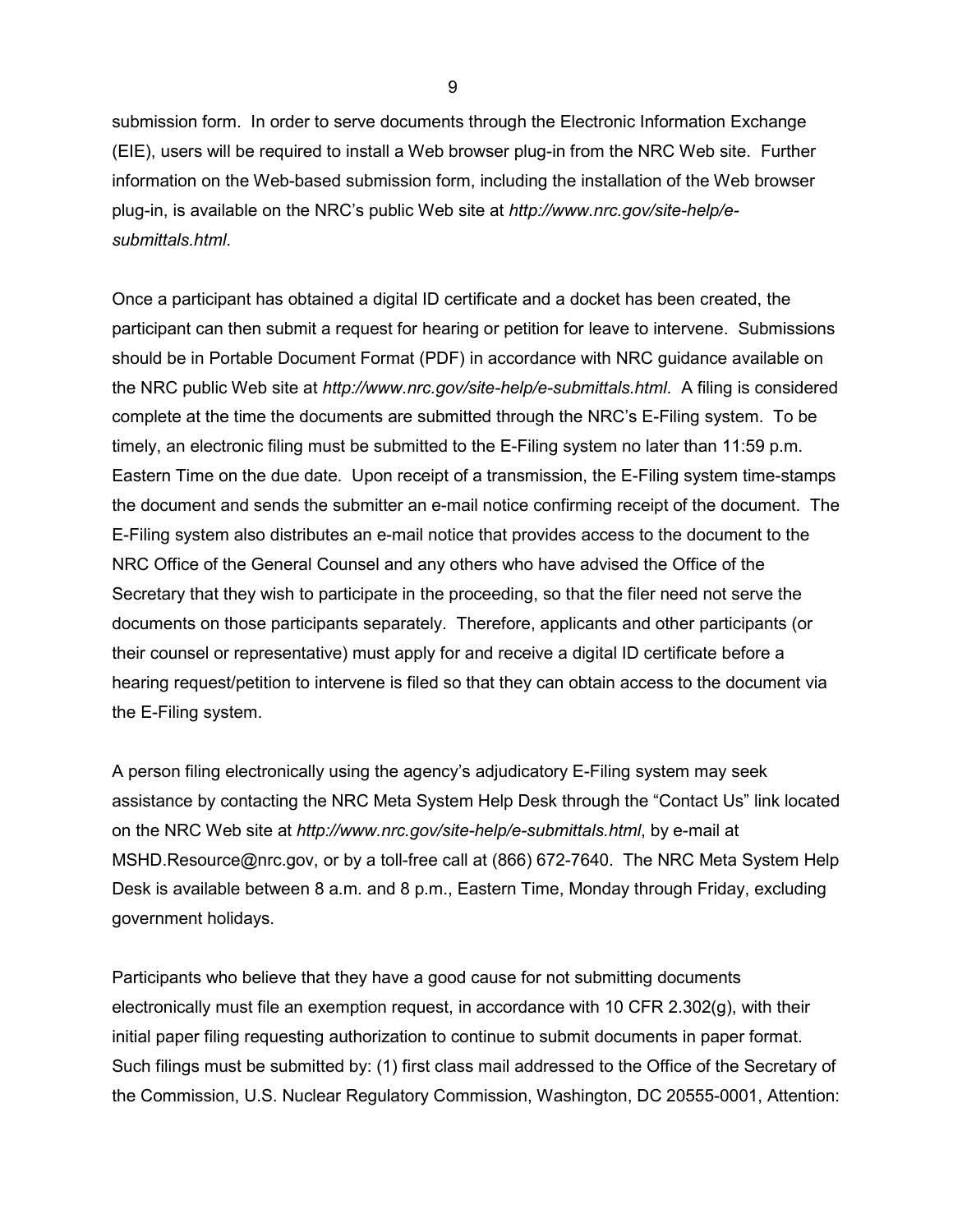Rulemaking and Adjudications Staff; or (2) courier, express mail, or expedited delivery service to the Office of the Secretary, Sixteenth Floor, One White Flint North, 11555 Rockville Pike, Rockville, Maryland, 20852, Attention: Rulemaking and Adjudications Staff. Participants filing a document in this manner are responsible for serving the document on all other participants. Filing is considered complete by first-class mail as of the time of deposit in the mail, or by courier, express mail, or expedited delivery service upon depositing the document with the provider of the service. A presiding officer, having granted an exemption request from using E-Filing, may require a participant or party to use E-Filing if the presiding officer subsequently determines that the reason for granting the exemption from use of E-Filing no longer exists.

Documents submitted in adjudicatory proceedings will appear in NRC's electronic hearing docket which is available to the public at *http://ehd.nrc.gov/EHD\_Proceeding/home.asp*, unless excluded pursuant to an order of the Commission, or the presiding officer. Participants are requested not to include personal privacy information, such as social security numbers, home addresses, or home phone numbers in their filings, unless an NRC regulation or other law requires submission of such information. With respect to copyrighted works, except for limited excerpts that serve the purpose of the adjudicatory filings and would constitute a Fair Use application, participants are requested not to include copyrighted materials in their submission.

If a person (other than the Licensee) requests a hearing, that person shall set forth with particularity the manner in which his interest is adversely affected by this Order and shall address the criteria set forth in 10 C.F.R. 2.309(d) and (f).

If the hearing is requested by a person whose interest is adversely affected, the Commission will issue an Order designating the time and place of any hearing. If a hearing is held, the issue to be considered at such hearing shall be whether this confirmatory order should be sustained.

In the absence of any request for hearing, or written approval of an extension of time in which to request a hearing, the provisions specified in Section V above shall be final 20 days from the